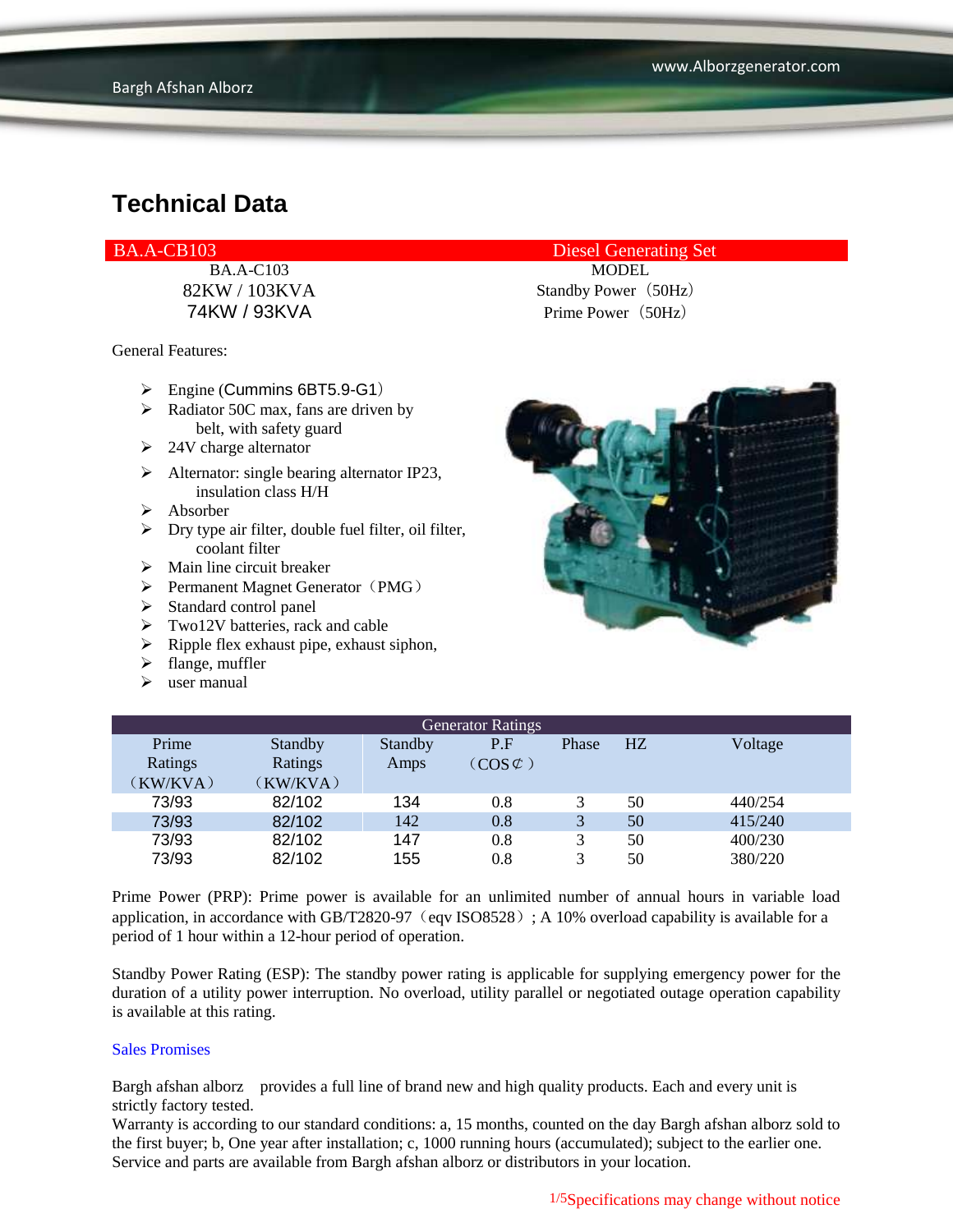| <b>BA.A-CB103</b>                | <b>Diesel Generating Set</b>                |  |  |  |  |  |
|----------------------------------|---------------------------------------------|--|--|--|--|--|
| <b>ENGINE DATA</b>               |                                             |  |  |  |  |  |
| Manufacturer / Model:            | Cummins 4BT5.9-G1, 4-cycle                  |  |  |  |  |  |
| Air Intake System:               | Turbo                                       |  |  |  |  |  |
| Fuel System:                     | A/AD type fuel pump                         |  |  |  |  |  |
| Cylinder Arrangement:            | 6 in line                                   |  |  |  |  |  |
| Displacement:                    | $\overline{5.9}$ L                          |  |  |  |  |  |
| <b>Bore and Stroke:</b>          | $102*120$ (mm)                              |  |  |  |  |  |
| <b>Compression Ratio:</b>        | 17.5:1                                      |  |  |  |  |  |
| <b>Rated RPM:</b>                | 1500rpm                                     |  |  |  |  |  |
| Max. Standby Power at Rated RPM: | 92KW/125HP                                  |  |  |  |  |  |
| Governor Type:                   | RSV Mechanical(Std) / Electronic (Optional) |  |  |  |  |  |
|                                  | <b>Exhaust System</b>                       |  |  |  |  |  |
| <b>Exhaust Gas Flow:</b>         | 16.8m <sub>3</sub> /min                     |  |  |  |  |  |
| <b>Exhaust Temperature:</b>      | 565°C                                       |  |  |  |  |  |
| Max Back Pressure:               | 10kPa                                       |  |  |  |  |  |
|                                  | Air Intake System                           |  |  |  |  |  |
| Max Intake Restriction:          | 6.35kPa                                     |  |  |  |  |  |
| Consumption:                     | 6.48 <sub>m3</sub> /min                     |  |  |  |  |  |
| Air Flow:                        | 158m <sub>3</sub> /min                      |  |  |  |  |  |
| <b>Fuel System</b>               |                                             |  |  |  |  |  |
| 100% (Prime Power) Load:         | 20 L/h                                      |  |  |  |  |  |
|                                  | Oil System                                  |  |  |  |  |  |
| Total Oil Capacity:              | 16.4L                                       |  |  |  |  |  |
| Oil Consumption:                 | ≤4g/kwh                                     |  |  |  |  |  |
| <b>Engine Oil Tank Capacity:</b> | 14.2L                                       |  |  |  |  |  |
| Oil Pressure at Rated RPM:       | 345kPa                                      |  |  |  |  |  |
|                                  | Cooling System                              |  |  |  |  |  |
| <b>Total Coolant Capacity:</b>   | 27L                                         |  |  |  |  |  |
| Thermostat:                      | 82-95°C                                     |  |  |  |  |  |
| Max Water Temperature:           | $104^{\circ}$ C                             |  |  |  |  |  |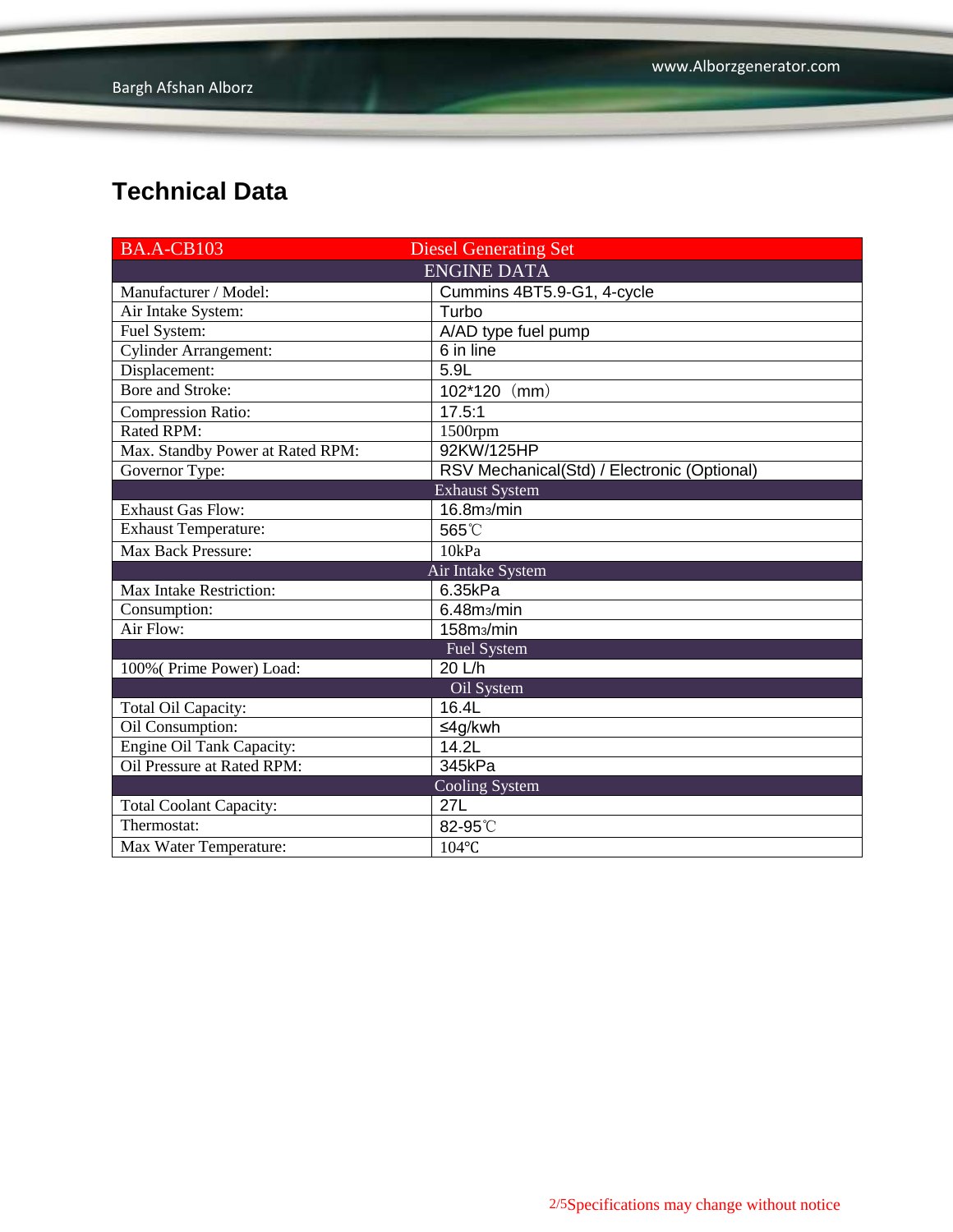| <b>BA.A-CB103</b>                                                                          | <b>Diesel Generating Set</b>             |  |  |  |  |  |
|--------------------------------------------------------------------------------------------|------------------------------------------|--|--|--|--|--|
| <b>ALTERNATOR SPECIFICATION</b>                                                            |                                          |  |  |  |  |  |
| <b>GENERAL DATA</b>                                                                        |                                          |  |  |  |  |  |
| Compliance with GB755, BS5000, VDE0530, NEMAMG1-22, IED34-1, CSA22.2 and AS1359 standards. |                                          |  |  |  |  |  |
| <b>Alternator Data</b>                                                                     |                                          |  |  |  |  |  |
| Number of Phase:                                                                           | 3                                        |  |  |  |  |  |
| Connecting Type:                                                                           | 3 Phase and 4 Wires, "Y" type connecting |  |  |  |  |  |
| Number of Bearing:                                                                         | 1                                        |  |  |  |  |  |
| <b>Power Factor:</b>                                                                       | 0.8                                      |  |  |  |  |  |
| Protection Grade:                                                                          | IP23                                     |  |  |  |  |  |
| Altitude:                                                                                  | $\leq$ 1000m                             |  |  |  |  |  |
| <b>Exciter Type:</b>                                                                       | Brushless, self-exciting                 |  |  |  |  |  |
| Insulation Class, Temperature Rise:                                                        | H/H                                      |  |  |  |  |  |
| Telephone Influence Factor (TIF):                                                          | $50$                                     |  |  |  |  |  |
| THF:                                                                                       | $<$ 2%                                   |  |  |  |  |  |
| Voltage Regulation, Steady State:                                                          | $\leq \pm 1\%$                           |  |  |  |  |  |
| <b>Alternator Capacity:</b>                                                                | <b>100KVA</b>                            |  |  |  |  |  |
| <b>Alternator Efficiencies:</b>                                                            | 90.4%                                    |  |  |  |  |  |
| Air Cooling Flow:                                                                          | $0.514 \, \text{m}$ <sub>3</sub> /s      |  |  |  |  |  |
|                                                                                            | <b>GENERATING SET DATA</b>               |  |  |  |  |  |
| <b>Voltage Regulation:</b>                                                                 | $\geq \pm 5\%$                           |  |  |  |  |  |
| Voltage Regulation, Stead State:                                                           | $\leq \pm 1\%$                           |  |  |  |  |  |
| Sudden Voltage Warp (100% Sudden Reduce):                                                  | $\leq +25\%$                             |  |  |  |  |  |
| Sudden Voltage Warp (Sudden Increase):                                                     | $\leq$ -20%                              |  |  |  |  |  |
| Voltage Stable Time (100% Sudden Reduce):                                                  | $\leq 6S$                                |  |  |  |  |  |
| Voltage Stable Time (Sudden Increase)                                                      | $\leq 6S$                                |  |  |  |  |  |
| Frequency Regulation, Stead State:                                                         | $\leq 5\%$                               |  |  |  |  |  |
| Frequency Waving:                                                                          | ≤1.5%                                    |  |  |  |  |  |
| Sudden Frequency Warp (100% Sudden Reduce):                                                | $\leq +12\%$                             |  |  |  |  |  |
| Sudden Frequency Warp (Sudden Increase):                                                   | $\leq$ -10%                              |  |  |  |  |  |
| Frequency Recovery Time (100% Sudden Reduce):                                              | $\leq$ 5S                                |  |  |  |  |  |
| Frequency Recovery Time (Sudden Increase):                                                 | $\leq$ 5S                                |  |  |  |  |  |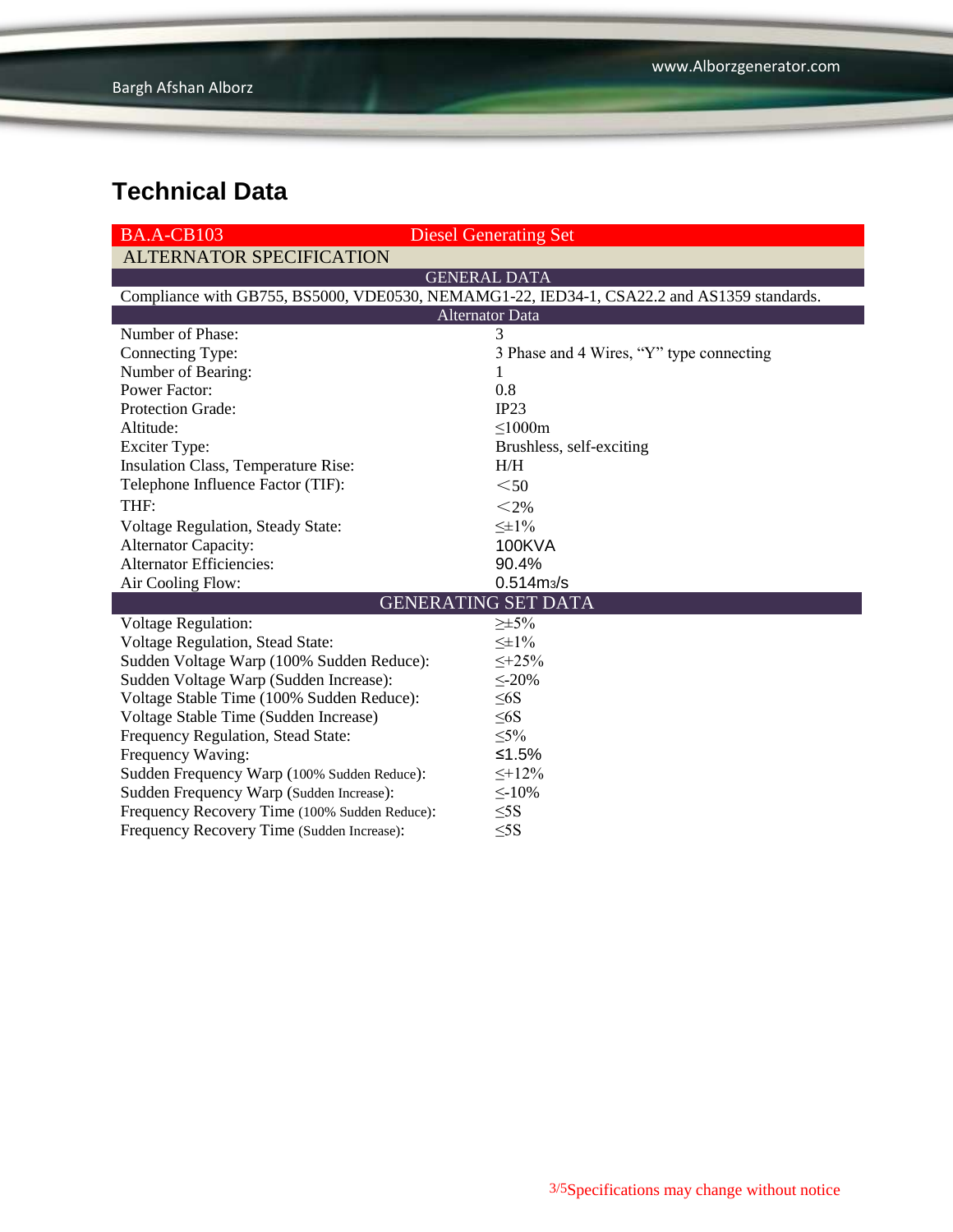| <b>BA.A-CB103</b>                     | <b>Diesel Generating Set</b> |                                   |  |  |
|---------------------------------------|------------------------------|-----------------------------------|--|--|
| Options                               |                              |                                   |  |  |
| Engine                                | <b>Fuel System</b>           | <b>Control System</b>             |  |  |
| Heater 2KW & 4KW                      | Daily Fuel Tank              | Auto Control Panel                |  |  |
| Battery Charger 3.5A & 7A             | <b>Base Fuel Tank</b>        | Remote Control Panel              |  |  |
|                                       | <b>Water Separator</b>       | <b>Auto Transfer Switch (ATS)</b> |  |  |
|                                       | <b>Fuel Level Sensor</b>     | <b>Paralleling System</b>         |  |  |
|                                       |                              |                                   |  |  |
| <b>Anti-Condensation Heater</b>       | Rainproof Type               | <b>Engine Parts Drawing List</b>  |  |  |
| Drop CT (For Paralleling)             | Soundproof Type              | <b>Spare Parts</b>                |  |  |
|                                       | <b>Container Type</b>        |                                   |  |  |
| Dimension & Weight                    |                              |                                   |  |  |
| Standard Configuration<br>(Open Type) | With Base Fuel Tank          | Soundproof Type                   |  |  |
|                                       | Overall Size: 2200 (mm)      | Overall Size: 2760 (mm)           |  |  |
|                                       | *850 (mm) *1500 (mm)         | $*850$ (mm) $*1500$ (mm)          |  |  |
|                                       | Weight: 1450kg               | Weight: 1450kg                    |  |  |
|                                       |                              |                                   |  |  |